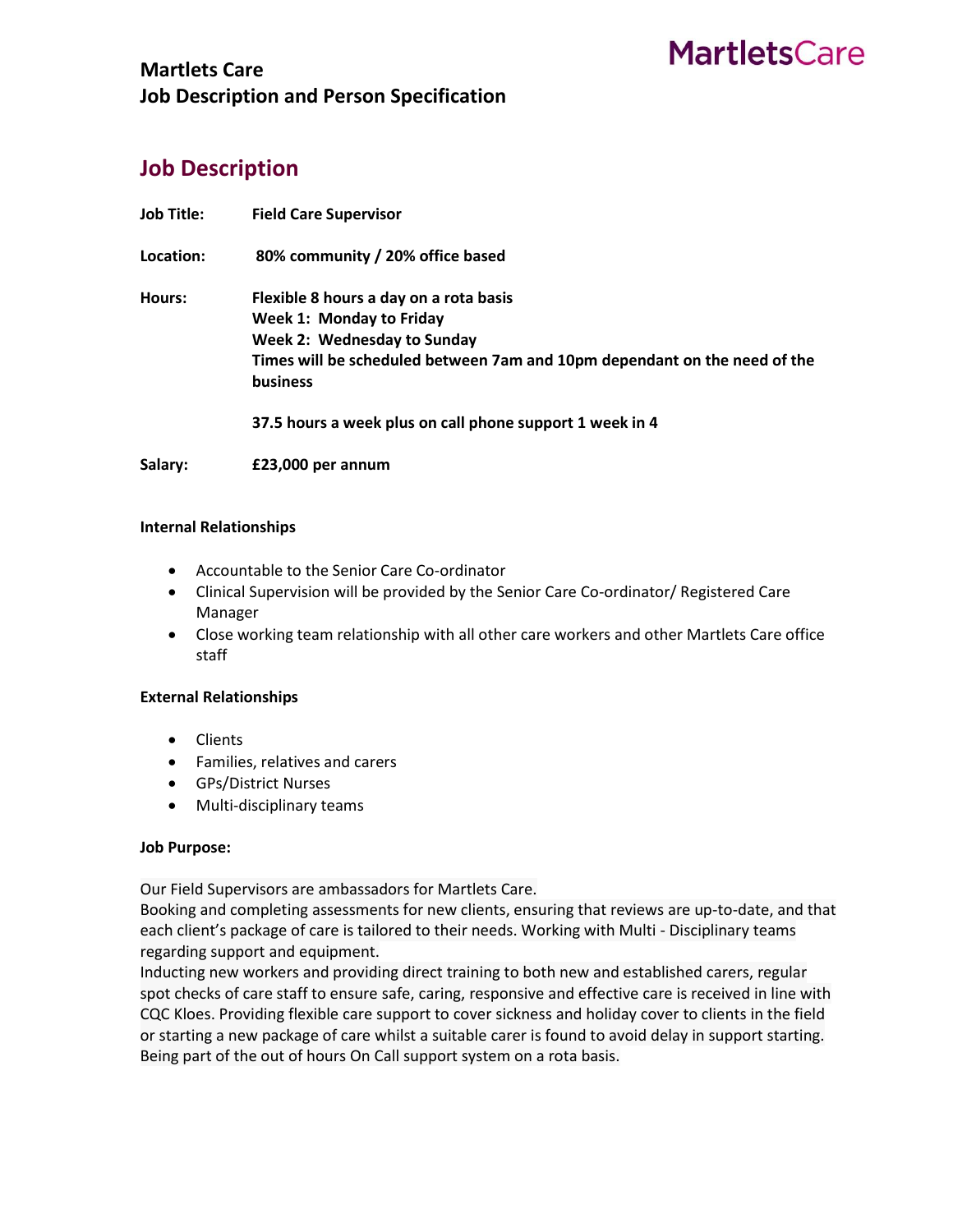# **MartletsCare**

### **Martlets Care Job Description and Person Specification**

#### **Main Duties:**

#### **Supervision, Management and Leadership**

- Inducting new workers and providing direct training in Manual Handling, Basic Life Support and Medication
- Support new carers to achieve the care certificate
- Supporting a team of care workers
- On call phone support (out of office hours) on a rota basis
- Lead by example and support care workers in the Community

#### **Quality Assurance**

- Carrying out spot checks to monitor the quality of care provided by care workers and feeding this back to Senior Care Co-Ordinator/ Registered Care Manager
- Supporting and monitoring the implementation of quality assurance processes and agency policies and procedures
- Support carers concerns around Health and Safety in the Community

#### **Care and Support**

- Overseeing the delivery of care and support. Providing direct care as set out within the care workers job description, when care workers are unavailable, supporting new clients with on boarding a service
- Booking and completing client assessments, risk assessments, care planning and reviews, monitor and manage your workload
- Compiling and maintaining accurate records including care plans, medication and financial transactions in line with GDPR requirements
- To complete documentation as instructed by Martlets Care in order to monitor new and established carers performance. Care certificate completion and training needs.
- To undertake any other reasonable duties as required by Martlets Care

#### **This job description is for guidance only and may be subject to review and revision as the requirements of the post change**